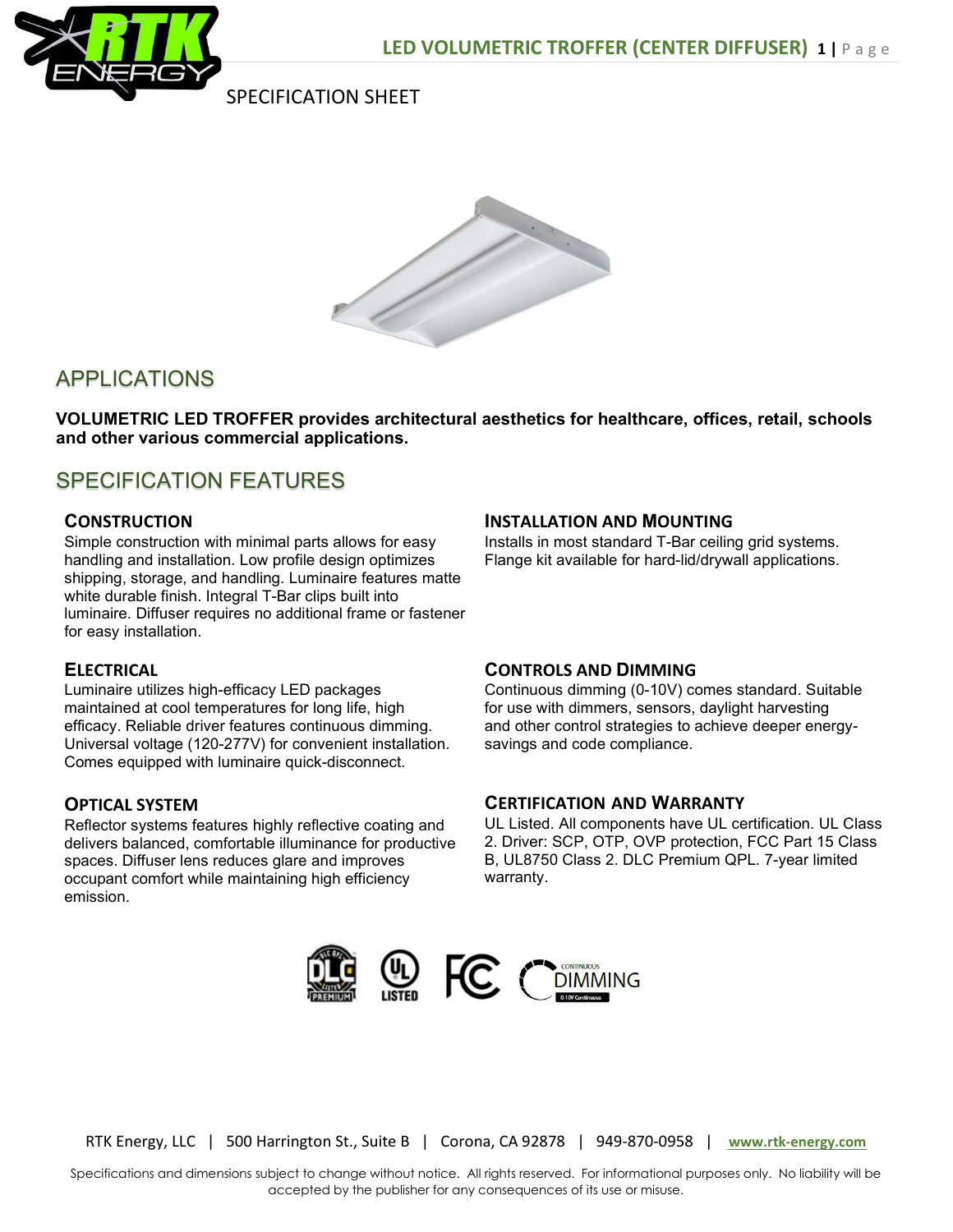#### Ordering Example: rAO-22-18-35-DIM-G4

# Product Series: rAO

| <b>FORM FACTOR</b>                                                     | <b>WATTAGE</b>                                             | <b>CCT</b>                                   | <b>VOLTAGE</b>       | <b>DIMMING</b>                                       | <b>EMERGENCY</b><br><b>BACKUP</b>         | <b>GENERATION</b>              | <b>CONTROLS</b>                                                                             |
|------------------------------------------------------------------------|------------------------------------------------------------|----------------------------------------------|----------------------|------------------------------------------------------|-------------------------------------------|--------------------------------|---------------------------------------------------------------------------------------------|
| 14= 1'x4' Volumetric<br><b>LED Troffer - Center</b><br><b>Diffuser</b> | 1'x4' Fixture<br>26= 26 Watts                              | $35 = 3500K$<br>$40 = 4000K$<br>$50 = 5000K$ | [Blank]=<br>120-277V | $DIM = 0-10V$<br><b>Continuous</b><br><b>Dimming</b> | [Blank]=<br>No Emergency<br><b>Backup</b> | $G3=$<br>Generation 3<br>$G4=$ | [Blank]= No<br>Control<br>OSDL/BT=                                                          |
| 22= 2'x2' Volumetric<br><b>LED Troffer - Center</b><br><b>Diffuser</b> | 2'x2 'Fixture<br>18= 18 Watt<br>25= 25 Watt<br>35= 35 Watt |                                              |                      |                                                      | EM07=700lm<br>EM14=1400lm                 | <b>Generation 4</b>            | <b>Wireless</b><br><b>Bluetooth</b><br>Occupancy<br>Sensor<br>$WLC/BT =$<br><b>Wireless</b> |
| 24= 2'x4' Volumetric<br>LED Troffer - Center<br><b>Diffuser</b>        | 2'x4' Fixture<br>25= 25 Watt<br>34= 34 Watt<br>45= 45 Watt |                                              |                      |                                                      |                                           |                                | <b>Bluetooth</b><br>Lighting<br>Control<br>Node                                             |

# TECHNICAL PARAMETERS

| <b>Fixture</b>                 | rAO-14-26-xx-DIM-G3                 |         | rAO-22-18-xx-DIM-G4 |           |            | rAO-22-25-xx-DIM-G4 |           |         |         |
|--------------------------------|-------------------------------------|---------|---------------------|-----------|------------|---------------------|-----------|---------|---------|
| Input Voltage (AC)             | 120V-277V                           |         |                     | 120V-277V |            |                     | 120V-277V |         |         |
| <b>Input Frequency</b>         | 50/60 Hz                            |         |                     | 50/60 Hz  |            |                     | 50/60 Hz  |         |         |
| <b>Rated Wattage</b>           | <b>26W</b>                          |         |                     | 18W       |            |                     | 25W       |         |         |
| <b>Delivered Lumens</b>        | -                                   | 3,250lm | 3,276lm             | 2,268m    | 2,286lm    | 2,304lm             | 3,150m    | 3,175lm | 3,200lm |
| <b>Efficacy</b>                | -                                   | 125lm/W | 126lm/W             | 126lm/W   | $127$ lm/W | 128lm/W             | 126lm/W   | 127lm/W | 128lm/W |
| CCT <sup>1</sup>               | 3500K                               | 4000K   | 5000K               | 3500K     | 4000K      | 5000K               | 3500K     | 4000K   | 5000K   |
| <b>CRI</b>                     | $82 + . R9 > 0$                     |         |                     |           |            |                     |           |         |         |
| Color Consistency <sup>2</sup> | 5-step MacAdam Ellipse              |         |                     |           |            |                     |           |         |         |
| Lifespan (Hours)               | 75.000                              |         |                     |           |            |                     |           |         |         |
| L70 <sup>3</sup>               | >72 Hours                           |         |                     |           |            |                     |           |         |         |
| <b>Power Factor</b>            | >0.9                                |         |                     |           |            |                     |           |         |         |
| <b>THD</b>                     | $< 20\%$                            |         |                     |           |            |                     |           |         |         |
| <b>Dimmina</b>                 | 0-10V Continuous (10-100%)          |         |                     |           |            |                     |           |         |         |
| <b>Operating Temperature</b>   | -20 $^{\circ}$ C to 50 $^{\circ}$ C |         |                     |           |            |                     |           |         |         |

| <b>Fixture</b>                 | rAO-22-35-xx-DIM-G4                 |         |         | rAO-24-25-xx-DIM-G4 |         |          | rAO-24-34-xx-DIM-G4 |            |         |
|--------------------------------|-------------------------------------|---------|---------|---------------------|---------|----------|---------------------|------------|---------|
| Input Voltage (AC)             | 120V-277V                           |         |         | 120V-277V           |         |          | 120V-277V           |            |         |
| <b>Input Frequency</b>         | 50/60 Hz                            |         |         | 50/60 Hz            |         |          | 50/60 Hz            |            |         |
| <b>Rated Wattage</b>           | 35W                                 |         |         | 25W                 |         |          | 34W                 |            |         |
| <b>Delivered Lumens</b>        | 4,375lm                             | 4.410lm | 4,445lm | 3.150m              | 3,175lm | 3,200 lm | 4,284lm             | 4,318m     | 4,352lm |
| <b>Efficacy</b>                | 125lm/W                             | 126lm/W | 127lm/W | 126lm/W             | 127lm/W | 128lm/W  | 126lm/W             | $127$ lm/W | 128lm/W |
| CCT <sup>1</sup>               | 3500K                               | 4000K   | 5000K   | 3500K               | 4000K   | 5000K    | 3500K               | 4000K      | 5000K   |
| <b>CRI</b>                     | $82 + . R9 > 0$                     |         |         |                     |         |          |                     |            |         |
| Color Consistency <sup>2</sup> | 5-step MacAdam Ellipse              |         |         |                     |         |          |                     |            |         |
| Lifespan (Hours)               | 75.000                              |         |         |                     |         |          |                     |            |         |
| L70 <sup>3</sup>               | >72 Hours                           |         |         |                     |         |          |                     |            |         |
| <b>Power Factor</b>            | >0.9                                |         |         |                     |         |          |                     |            |         |
| <b>THD</b>                     | < 20%                               |         |         |                     |         |          |                     |            |         |
| <b>Dimmina</b>                 | 0-10V Continuous (10-100%)          |         |         |                     |         |          |                     |            |         |
| <b>Operating Temperature</b>   | -20 $^{\circ}$ C to 50 $^{\circ}$ C |         |         |                     |         |          |                     |            |         |

RTK Energy, LLC | 500 Harrington St., Suite B | Corona, CA 92878 | 949-870-0958 | www.rtk-energy.com

Specifications and dimensions subject to change without notice. All rights reserved. For informational purposes only. No liability will be accepted by the publisher for any consequences of its use or misuse.